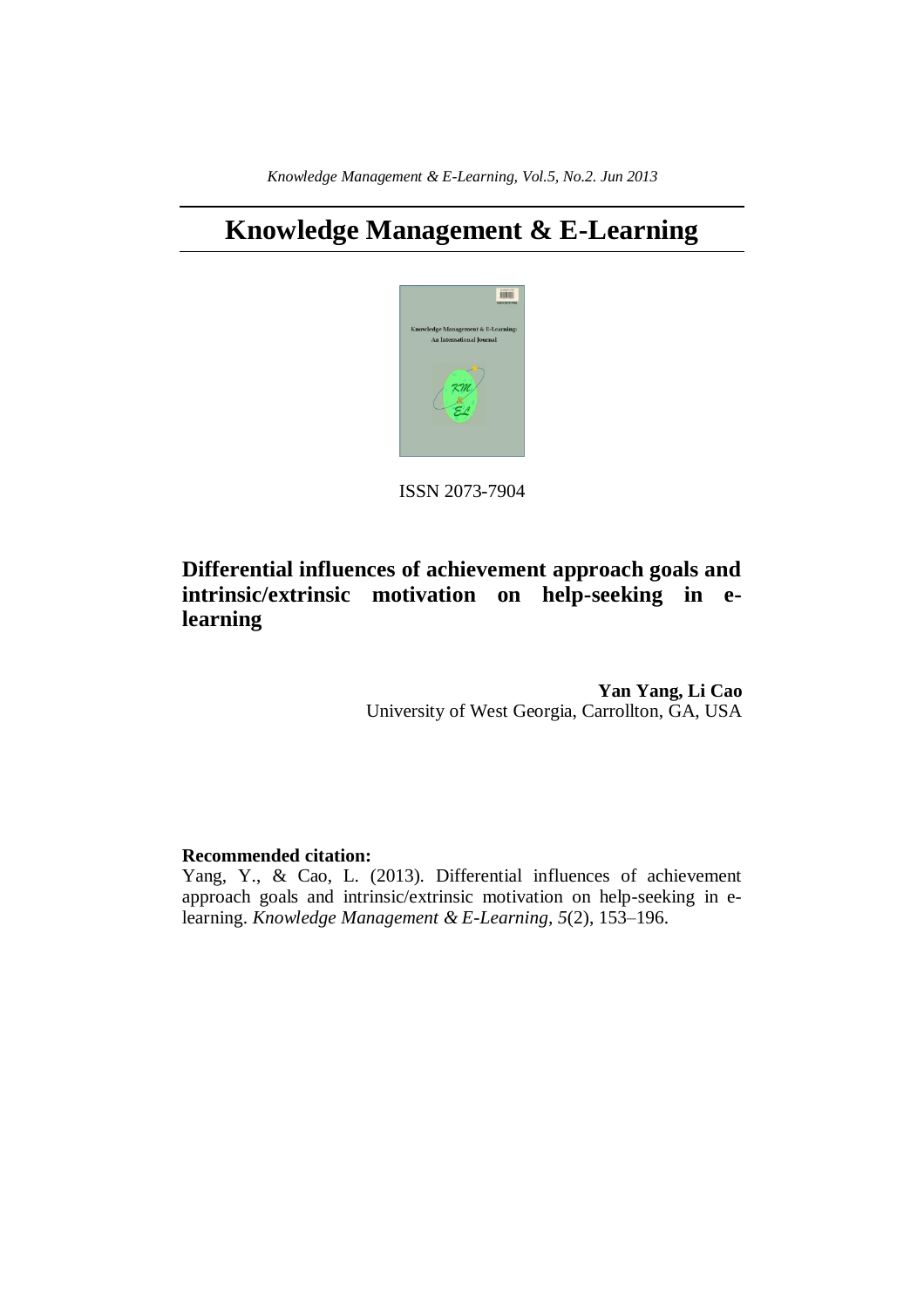## **Differential influences of achievement approach goals and intrinsic/extrinsic motivation on help-seeking in e-learning**

## Yan Yang\*

College of Education University of West Georgia, Carrollton, GA, USA E-mail: yyang@westga.edu

## Li Cao

College of Education University of West Georgia, Carrollton, GA, USA E-mail: lcao@westga.edu

#### \*Corresponding author

**Abstract:** Considering the importance yet paucity of help-seeking in e-learning, the present study investigated the motivational antecedents of help-seeking among online college students. We explored and compared the influences of achievement approach goals from the old and new achievement motivation models (Elliot & McGregor, 2001; Elliot, Murayama, & Pekrun, 2011) on online students' help-seeking through intrinsic/extrinsic motivation. Path analyses were used to test two models of help-seeking among college students from four online educational psychology classes  $(N = 93)$  based on the two models of achievement goals. Our results showed that the new  $3 \times 2$  model was a better fit than the old  $2 \times 2$  model, suggesting that the achievement approach goals of the new model differ from those of the old model conceptually as Elliot, Murayama, and Pekrun (2011) posited. Second, our results revealed both unexpected direct and indirect positive influence of performance- and otherapproach goals on online students' help-seeking behaviour through extrinsic motivation. Third, while mastery-approach goals indirectly predicted helpseeking through intrinsic motivation, self- and task-approach predicted helpseeking in a dramatically different manner. Self-approach goals displayed indirect influence on help-seeking through intrinsic motivation similar to mastery-approach, yet task-approach displayed a negative direct influence on help-seeking. These results suggested the potential positive impact of selfapproach and the detrimental influence of task-approach goals on help-seeking in e-learning environment. Conceptual issues and pedagogical implications for online instructions are discussed.

**Keywords:** Achievement approach goal; Intrinsic/Extrinsic motivation; Helpseeking; e-Learning; College students

**Biographical notes**: Dr. Yan Yang is an Assistant Professor of Educational Psychology in the Department of Educational Technology and Foundations, College of Education, University of West Georgia. Her research interests include the role of motivation in e-learning and multicultural teacher education. More details can be found at [yyang.pbworks.com.](http://yyang.pbworks.com/)

Dr. Li Cao is an Associate Professor of Educational Psychology in the Department of Educational Technology and Foundations, College of Education,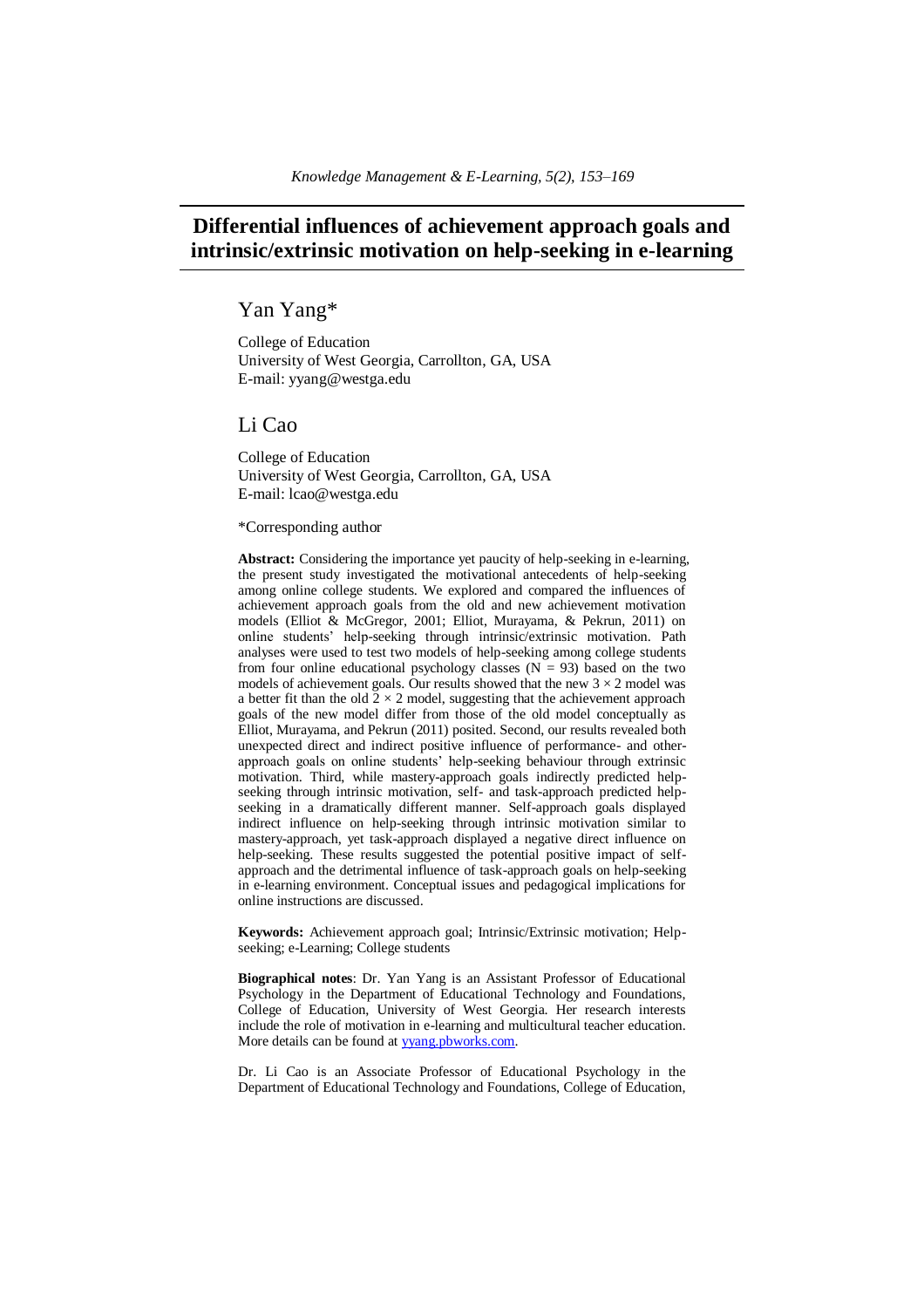University of West Georgia. His research interest includes metacognition and self-regulation in e-learning. More details can be found at [http://www.westga.edu/show\\_bio.php?emp\\_id=302.](http://www.westga.edu/show_bio.php?emp_id=302)

## **1. Introduction**

Enrollments in online courses at universities in the United States have grown substantially faster than the growth of overall higher education enrollment in recent years. For example, the number of students taking at least one online course has grown to 6.7 million (32% of all students), an increase by over 570,000 since Fall 2012, a growth at an all-time high since the last decade (Allen  $\&$  Seaman, 2013). Furthermore, approximately 69% of higher education institutions reported an increased demand for new e-learning offerings, the highest for the past decade (Allen & Seaman, 2013). It is clear that with the rapid development of new technologies, interactive online environments have become widespread and made a profound influence on the daily practice of education (Dillon & Gabbard, 1998). While the education community embraced the rapid growth of elearning, it also faced with the challenges of this new movement of education. From its onset, student attrition in e-learning has been a major concern which has been attributed to a variety of reasons, including sense of belonging to a learning community, motivation, and the quality of communication with the instructor, etc. (Hart, 2012). It is vital to address the question of how to best support students' e-learning (Rakes & Dunn, 2010).

While online courses may be equivalent to traditional courses in terms of quality of learning, they present instructors and students with distinct challenges. Besides the often larger student-to-teacher ratio than traditional face to face classes, online students are expected to tackle the course tasks and self-regulate the corresponding learning processes to a greater extent (Schworm & Gruber, 2012). Another major challenge is that online students are more susceptible to feelings of isolation due to lack of physical proximity to other students and instructors (McInnerney & Roberts, 2004). Often times, they tend to feel lost in the cyber space. Therefore, they need help to overcome these challenges, especially when they inevitably and repeatedly face problems that require help from external resources including instructors, peers, websites, and video tutorials etc. As an important self-regulated learning strategy (Newman, 2008), help-seeking is found to be associated with increased student engagement in the learning process and positive academic outcomes (Barnard, Paton, & Lan, 2008; Rakes & Dunn, 2010). Further, helpseeking is listed as an important indicator of student college success (Karabenick & Newman, 2006). Unfortunately, many students are reluctant to seek help, partially due to motivation issues including achievement goals (Aleven, Stahl, Schworm, Fischer, & Wallace, 2003; Ryan & Pintrich, 1998).

Help-seeking is a desired study habit in e-learning, particularly when proximity with peers and instructors is minimal. Therefore, there is a vital interest among researchers and educators in understanding what influences online help-seeking, especially with regard to motivational factors. The present study investigated the differential influences of achievement goals and intrinsic/extrinsic motivation on helpseeking in e-learning. The purpose of this study was threefold. First, we attempted to compare the direct and indirect influences of approach goals on students' online helpseeking based on the  $2 \times 2$  (Elliot & McGregor, 2001) and the  $3 \times 2$  framework (Elliot, Murayama, & Pekrun, 2011). Second, we endeavored to examine the relationships between approach goals and students' personal goal orientation, namely,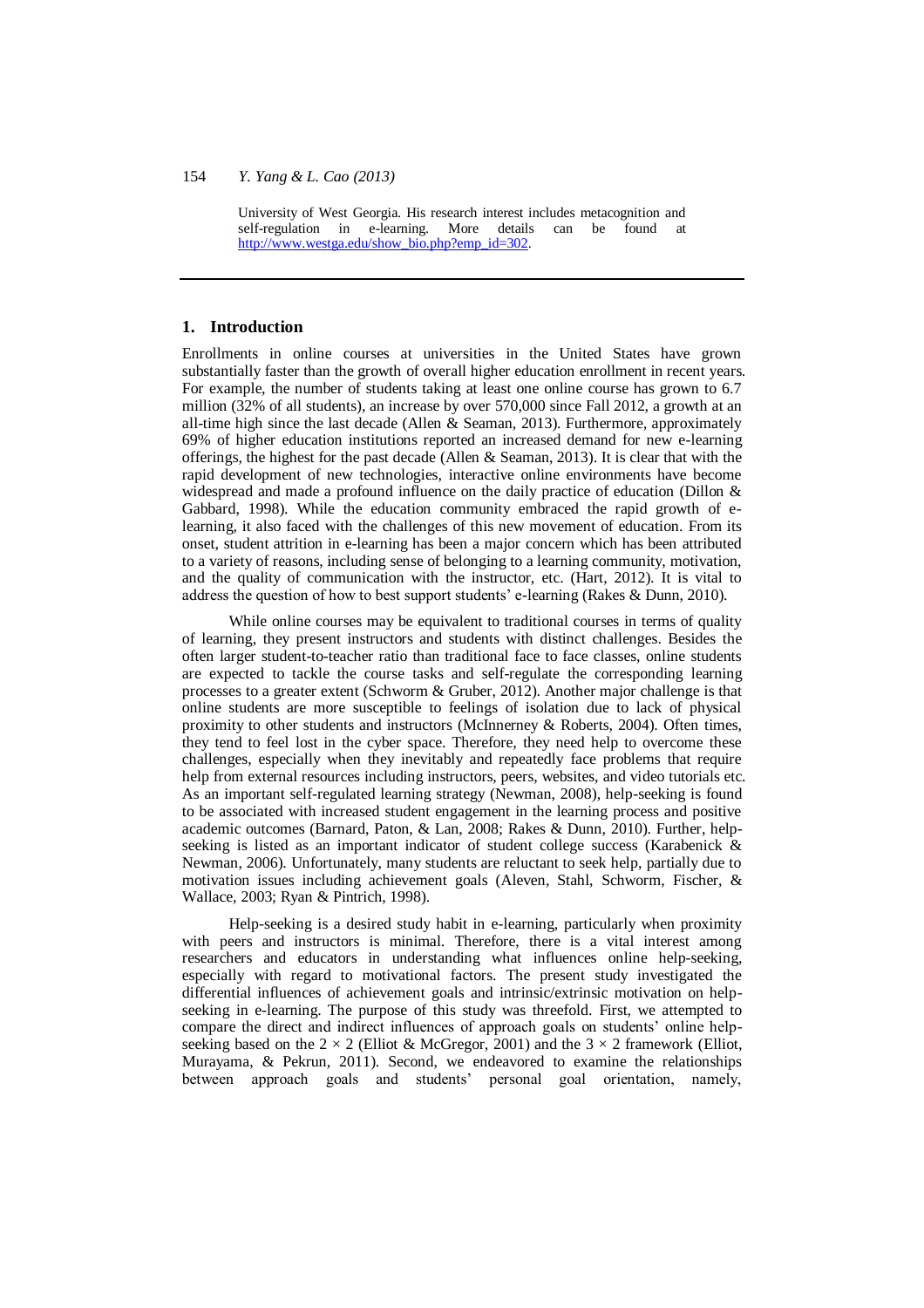intrinsic/extrinsic motivation in e-learning. Third, we examined how online students' intrinsic/extrinsic motivation predicts their help-seeking behavior.

Our study addressed two areas that have not been adequately examined in earlier studies on the relationship between achievement goals and help-seeking (e.g., Arbreton, 1998; Linnenbrink, 2005; Newman, 1998, 2008; Ryan & Pintrich, 1997, 1998; Ryan, Pintrich, & Midgley, 2001). First, we tested the relationship with the online population based on the earlier studies which were mostly focused on traditional face-to-face class population. As e-learning and traditional face to face learning vary greatly in various facets including help-seeking, it's important to investigate whether the relationships found in face to face classes from previous results hold true in e-learning (Aleven et al., 2003). Second, we explored the relationship of both the old  $2 \times 2$  and new  $3 \times 2$  models and help-seeking to advance earlier studies which merely focused on the old model (Elliot & McGregor, 2001, Elliot, Murayama, & Pekrun, 2011). As Elliot and his colleagues proposed the new model and argued the conceptual difference between the earlier and newer constructs from the two models, it is important to cross examine the new model with the online population and explore the potential relationship between the new constructs of achievement goals and help-seeking.

## **2. Literature review**

## *2.1. Help-seeking in e-learning*

As a self-regulated learning strategy (Bembenutty, McKeachie, Karabenick, & Lin, 1998; Järvelä, Järvenoja, & Malmberg, 2012), help-seeking plays a critical role in students' academic achievement (Ryan, Gheene, & Midgley, 1998). This role is found to carry even more weight in online classes (Mahasneh, Sowan, & Nassar, 2012) where nonverbal cues and physical interactions are limited or minimal in comparison with a face-toface class. Research shows students who actively seek help tend to perform significantly better than those who do not in an online class (Mahasneh, Sowan, & Nassar, 2012). Further, help-seeking can be an effective learning strategy associated with increased student engagement in the learning process and positive academic outcomes in e-learning environments (Aleven et al., 2003; Barnard, Paton, & Lan, 2008; Rakes & Dunn, 2010, Wolters, Pintrich, & Karabenick, 2005). Help-seeking is a two-part process. First students must recognize the need for help and then they must decide whether or not to actually make the request (Ryan & Pintrich, 1998).

As online education programs are expanding at an increasingly fast pace, much remains to be explored with regard to unique characteristics and dynamics of e-learning (Bernard et al., 2009). Online students are more susceptible to feelings of isolation due to lack of physical proximity to other students and instructors. Increasing interaction in elearning classes may help ameliorate the problem; however, much of this interaction is superficial and does not do enough to promote meaningful social interaction (Yang  $&$  Liu, 2008; McInnerney & Roberts, 2004). As a result of these challenges, online students may feel that seeking help from classmates and instructors is futile. Many students decide not to take advantage of the benefits of help-seeking strategy, partly due to their achievement goals (Roussel, Elliot, & Feltman, 2011; Ryan & Pintrich, 1998). For example, students who endorse performance achievement goals have been found to be less likely to seek help because they do not see the intrinsic value in mastering course content (Linnenbrink, 2005; Bong, 2009). However, there is a lack of clarity in the relationship between types of performance goals and help-seeking, with some studies showing only performance-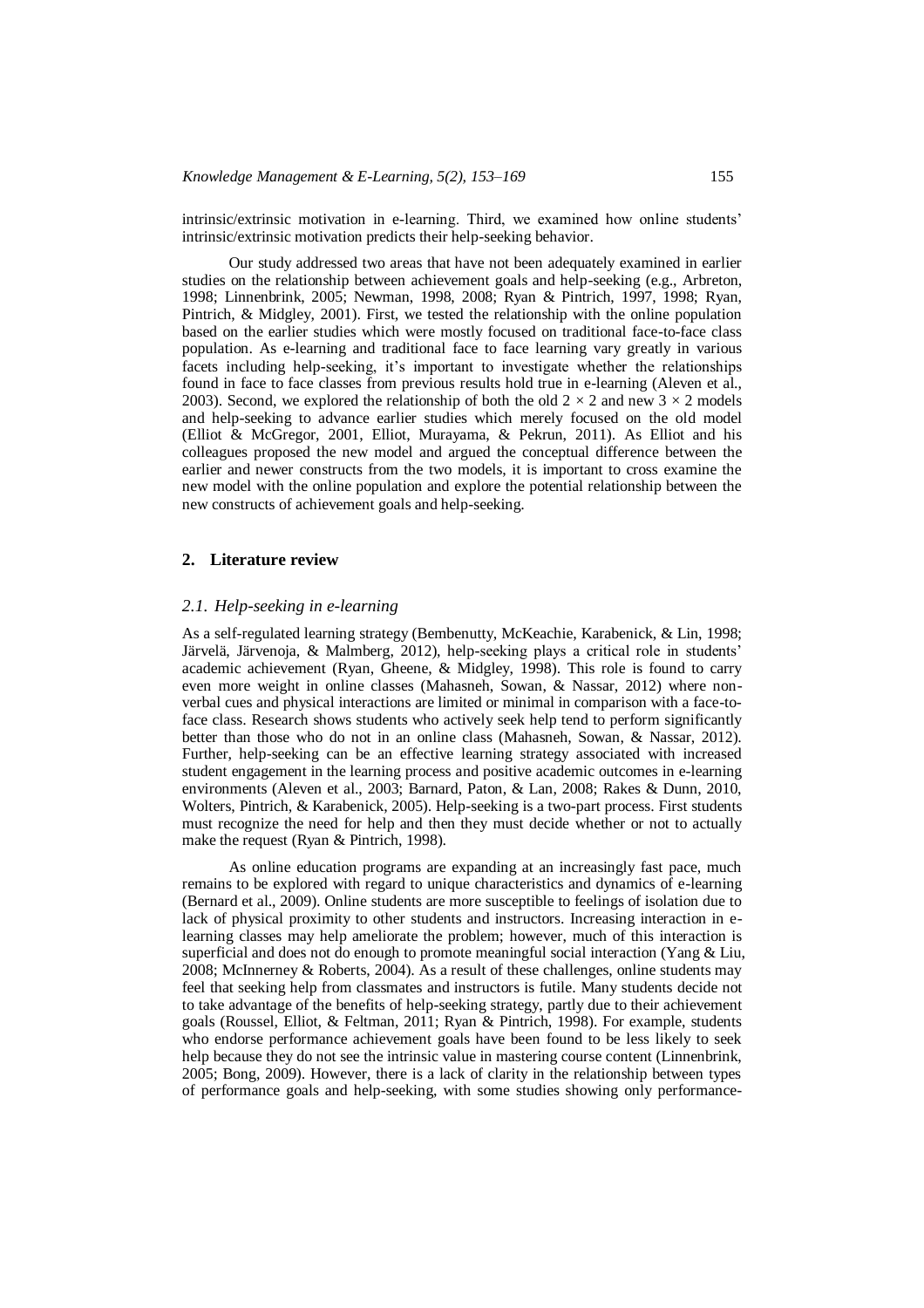avoidance goals resulting in less help-seeking (Putwain & Daniels, 2010; Putwain & Symes, 2012). It is unclear whether the different types of performance goals relate to help-seeking in a different manner, and whether these relationships found in traditional face to face classes translate into online settings. As e-learning becomes increasingly popular, it is important for researchers to look at the differences between online and face to face classes, especially in the potentially differential roles of achievement goals students endorse in help-seeking.

### *2.2. Approach goals in the two achievement goal models*

According to earlier motivation theory and the  $2 \times 2$  achievement goal framework (Ames & Archer, 1988; Elliot, & Dweck, 2005; Elliot & Church, 1997; Elliot & McGregor, 2001), students form achievement goals implicitly or explicitly based information on the definition and valence of competence. The definition of competence may be mastery based by means of absolute or intrapersonal standards, or performance based via normative standards. The valence of competence, on the other hand, breaks into approach or avoidance dimensions, with approach goals focusing on success and avoidance goals on failure. Nevertheless, the  $2 \times 2$  model was challenged when Elliot and his colleagues (2011) proposed and tested a  $3 \times 2$  model of achievement goals based on three ways to define competence, i.e., self-, task-, and other-orientation. Elliot, Murayama, and Pekrun (2011) maintained that self-based goals use intrapersonal standard as evaluative referent in terms of temporal sequence, while task-based goals focus on the demands of a particular task. Meanwhile, they posited that other-based goals are analogous to performance goals using social comparison as evaluative referent (Elliot & McGregor, 2001, Elliot, Murayama, & Pekrun, 2011). They further postulated that the  $3 \times 2$  model and the  $2 \times 2$  model are similar in the valence dimension, in that approach-based goals focus on success whereas avoidance-based goals center on failure (Elliot & McGregor, 2001, Elliot, Murayama, & Pekrun, 2011). Considering the major conceptual difference between the two models proposed by Elliot and his colleagues (Elliot, Murayama, & Pekrun, 2011), we focused on the definition dimension of competence in the achievement goal framework in our study.

Previous research has established a link between students' achievement goals from a  $2 \times 2$  model (Elliot & Dweck, 2005; Elliot & McGregor, 2001) (Fig. 1) and helpseeking in a traditional learning setting (Aleven et al., 2003; Arbreton, 1998). Students with mastery goals were found to be more likely to focus on learning and understanding and endorse a more intrinsic orientation (Aleven et al., 2003). In contrast, students with performance goals tend to focus on social comparison and endorse an extrinsic motivation (Arbreton, 1998). Furthermore, Ryan and Pintrich (1998) found both direct and indirect effects of students' achievement goals on help-seeking. Students with mastery goals tend to seek help, whereas those with performance goals tend to avoid seeking help. A plausible explanation of this difference is that students with mastery goals view help-seeking as a strategy to better understand the subject matter, while students with performance goals tend to perceive help-seeking as a threat to demonstrate their ability. However, research is lacking in testing this relationship in e-learning (Aleven et al., 2003). Ascertaining this relationship has significant implications for the design and instruction of e-learning.

Based on an earlier  $2 \times 2$  achievement goal framework (Elliot, & Dweck, 2005; Elliot & McGregor, 2001), Elliot and his colleagues (Elliot, Murayama, & Pekrun, 2011) proposed and tested a  $3 \times 2$  model of achievement goals (Fig. 2) with three ways to define competence, i.e., self-, task-, and other-orientation, and two approaches to valence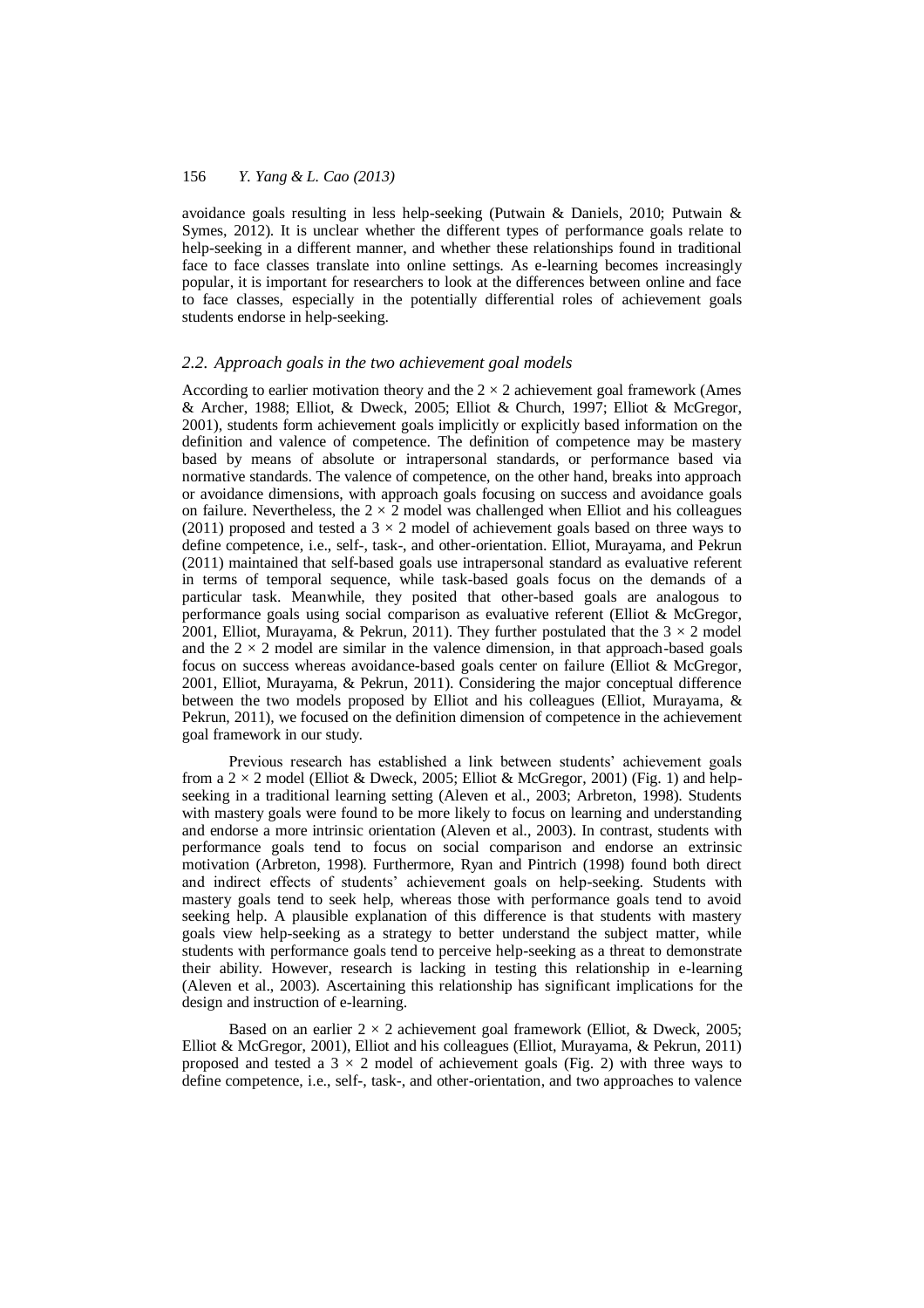attitudes, i.e., approaching vs. avoiding. Previous studies demonstrate that masteryapproach goals from the  $2 \times 2$  model are related to adaptive help-seeking behaviour (Linnenbrink, 2005; Ryan & Pintrich, 1997, 1998). Students' who seek help may be more likely to do so because they want to learn as much as they can, not only from the course instructor, but also from their advanced peers. On the other hand, students with performance-approach were found to be less likely to seek help in the learning process (Karabenick, 2003). With the new  $3 \times 2$  model validated in two empirical studies using the traditional face-to-face population (Elliot, Murayama, & Pekrun, 2011), it remains unclear whether the approach goals in the  $3 \times 2$  model maintain relationships with helpseeking similar to those revealed in the old  $2 \times 2$  model and in the e-learning environment (Elliot & McGregor, 2001).

#### Definition



**Fig. 1.** The  $2 \times 2$  achievement goal framework. Definition and valence represent the two dimensions of competence. Absolute/intrapersonal and normative represent the two ways that competence can be defined; positive and negative represent the two ways that competence can be valenced. Adapted from "A 2 x 2 achievement goal framework," by Eliot and McGregor (2001)

#### Definition

|         |              | Absolute<br>$l$ | Intrapersonal<br>(self) | Interpersonal<br>(other) |
|---------|--------------|-----------------|-------------------------|--------------------------|
|         | Positive     | Task-           | Self-                   | Other-                   |
|         | (approaching | approach        | approach                | approach                 |
|         | success)     | goal            | goal                    | goal                     |
| Valence | Negative     | Task-           | Self-                   | Other-                   |
|         | (avoiding    | avoidance       | avoidance               | avoidance                |
|         | failure)     | goal            | goal                    | goal                     |

Fig. 2. The  $3 \times 2$  achievement goal framework. Definition and valence represent the two dimensions of competence. Absolute, intrapersonal, and interpersonal represent the three ways that competence can be defined; positive and negative represent the two ways that competence can be valenced. Adapted from "A 3 x 2 achievement goal model" by Eliot, Murayama, and Pekrun (2011)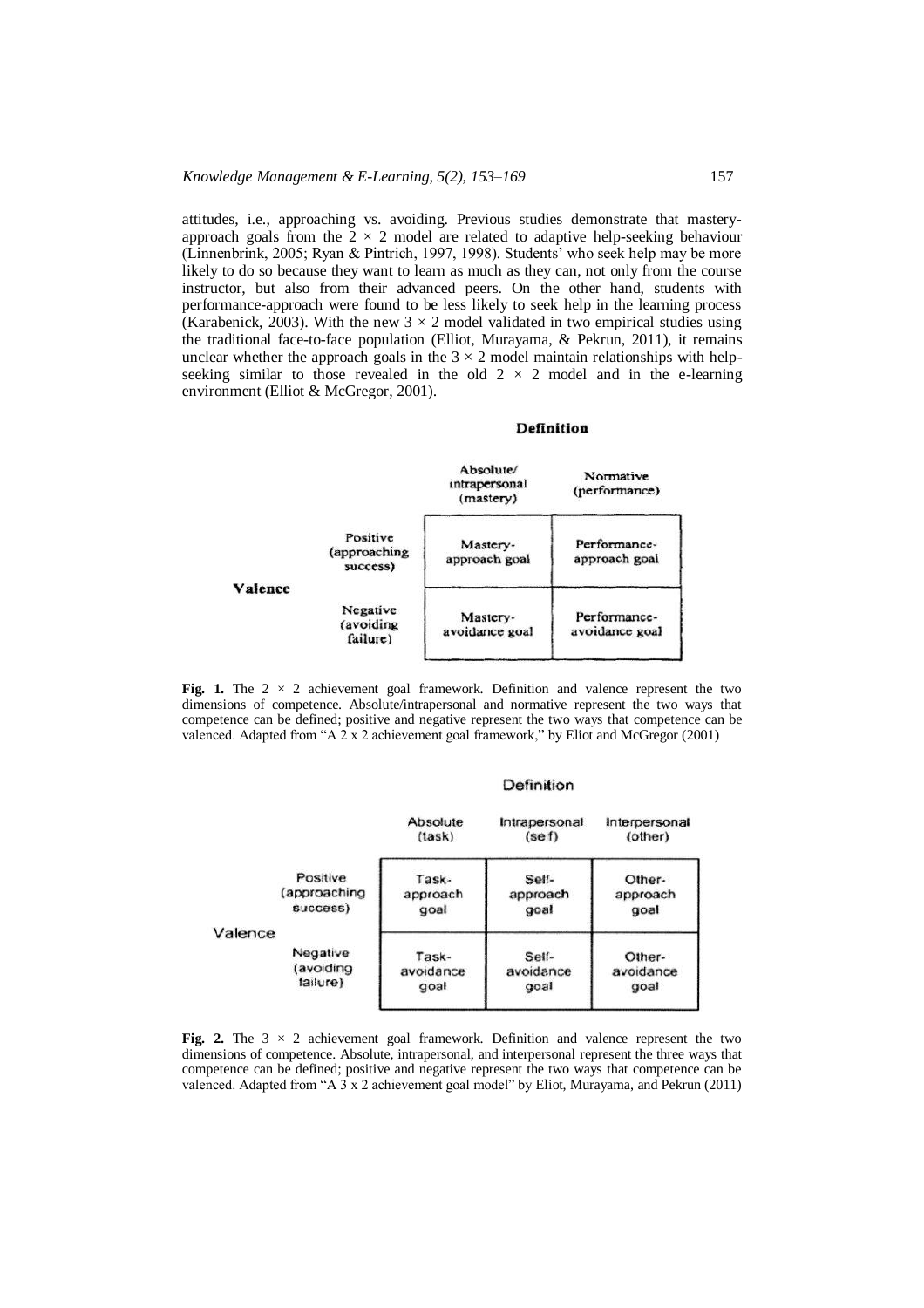#### *2.3. Intrinsic/Extrinsic motivation*

Intrinsic/extrinsic motivation is another important motivation factor for e-learning students (Cobb, 2010; Lynch & Dembo, 2004). Pintrich, Smith, Garcia, and McKeachie (1991) defined intrinsic/extrinsic motivation as a learner's general goal toward a course. Students with intrinsic motivation participate in a learning task for internal reasons such as challenge, curiosity, and mastery. These students view the participation in the task as an end all to itself. In contrast, students with extrinsic motivation participate in a learning task for external reasons such as grades, rewards, performance, evaluation by others, and competition. They view their engagement in the learning task as the means to an end.

Intrinsic/extrinsic motivation has been linked with achievement goals set by students (Curry, Haderlie, & Ku, 1999; Schrum & Hong, 2002). In particular, masteryapproach goals are associated with intrinsic motivation, whereas performance-approach goals are linked with extrinsic motivation (Harackiewicz, Barron, & Elliot, 1998; Lynch & Dembo, 2004). In addition, recent research reported a positive association of intrinsic motivation and a negative association of extrinsic motivation with help-seeking in traditional face-to-face classes (Butler, 2006; Harackiewicz, Barron, & Elliot, 1998; Harris, Bonnett, Luckin, Yuill, & Avramides, 2009; Karabenick, 2003; Newman, 2008). Nevertheless, it is unclear whether the same relationships between students' help-seeking and personal goal orientations are present in online environment.

## **3. Project background and research questions**

In order to address the challenges and promote help-seeking in e-learning, it is important to examine the relationships of achievement goals with personal goal orientations and help-seeking. Elliot, Murayama, and Pekrun (2011)'s  $3 \times 2$  achievement goal framework provides us with a new vehicle to test such relationships in the online environment besides the old  $2 \times 2$  model (Elliot & McGregor, 2001). In particular, we intended to find out whether the positive relationship between mastery-approach goals and intrinsic motivation (e.g., Butler, 2006; Harackiewicz, Barron, & Elliot, 1998; Newman, 2008) holds true in online environment; whether self- and task-approach goals bear the same relationship with intrinsic motivation as mastery-approach goals do (Eliot, Murayama, & Pekrun, 2011); and whether other-approach goals are positively related to extrinsic motivation like performance-approach goals as observed in motivation literature (Elliot & Dweck, 2005; Newman, 1998).

Specifically, we addressed three research questions: (1) How do the approach goals in the  $3 \times 2$  framework predict online student help-seeking as compared to the  $2 \times 2$ framework? (2) How do the approach goals in the two frameworks compare in their prediction power to students' intrinsic and extrinsic motivation? (3) How does online students' intrinsic/extrinsic motivation predict their help-seeking behaviour?

## **4. Methods**

#### *4.1. Data sources*

Data were collected from four online educational psychology classes at a southeast comprehensive university. A total of 93 students chose to participate in the study to receive course credit as part of a class project. Students who did not wish to participate in the study were given alternatives to receive their course credit. The sample was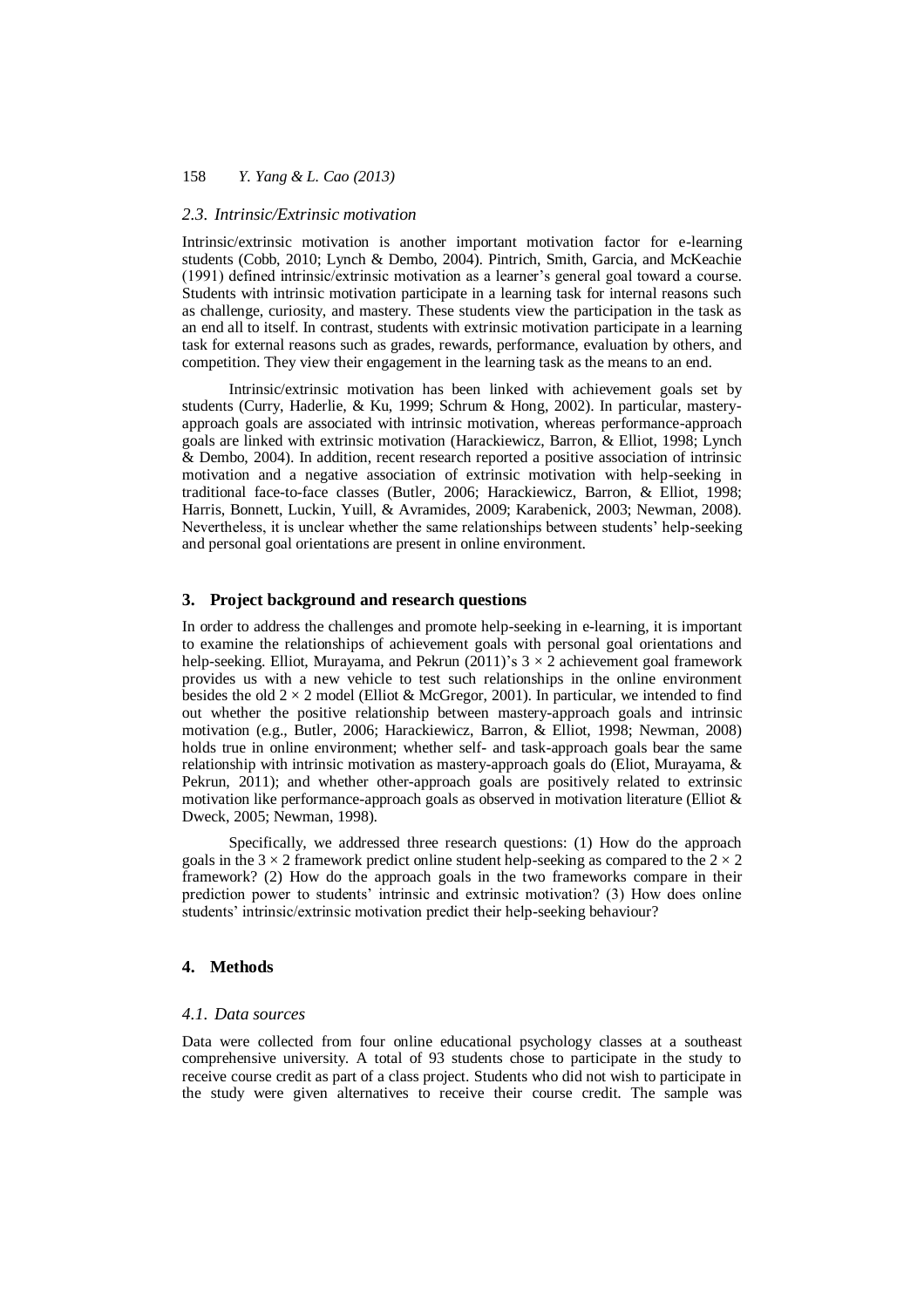predominantly White (72%), female (75%), upper-level undergraduates (54%), living offcampus (94%), and employed (94%).

All the participants were from educational psychology classes, with 50 at undergraduate level and 43 at graduate level. The upper level undergraduate course was hybrid class (80% online) with only three face-to-face meeting times, while the graduate class was 95% online with only one class meeting. Both the undergraduate and graduate classes had semester-long projects which require extensive coursework. However, students in all four classes had the opportunities of meeting with the instructors and fellow students face-to-face and/or online to discuss and collaborate on the projects. Further, clear instructions, guidelines, rubrics, and sample products for the projects were provided to help students accomplish the assignments with sufficient guidance and minimal confusion.

## *4.2. Procedure*

Students completed the measures toward the end of the semester. Students were surveyed about their achievement goals, personal goal orientations, e-learning experiences including help-seeking, and their basic demographic and academic information. IRB guidelines were followed in the data collection process.

## *4.3. Measures (see Table 1 for reliability information)*

All measures used a seven-point Likert scale ranging from not true of me (1) to extremely true of me (7). The mean scores of each subscale were used in the data analyses.

| <b>Variables</b>               | <b>Mean</b> | <b>SD</b> |      | 1        | $\overline{2}$ | 3        | $\boldsymbol{4}$ | 5        | 6        | 7       |
|--------------------------------|-------------|-----------|------|----------|----------------|----------|------------------|----------|----------|---------|
| Extrinsic<br>1.<br>Goal        | 5.03        | 1.22      | 0.74 |          |                |          |                  |          |          |         |
| Intrinsic<br>2.<br>Goal        | 5.23        | 0.99      | 0.78 | $.24*$   |                |          |                  |          |          |         |
| Help-<br>3.<br>Seeking         | 3.78        | 1.28      | 0.64 | $.44***$ | $.30**$        |          |                  |          |          |         |
| Mastery-<br>4.<br>Approach     | 5.86        | 1.03      | 0.85 | 0.03     | $.60***$       | 0.08     |                  |          |          |         |
| Performance-<br>5.<br>Approach | 4.56        | 1.7       | 0.92 | $.55***$ | 0.14           | $.40***$ | 0.2              |          |          |         |
| Self-<br>6.<br>Approach        | 5.42        | 1.24      | 0.85 | $.33**$  | $.40***$       | $.27**$  | $.28**$          | $.35**$  |          |         |
| 7. Task-<br>Approach           | 6.06        | 1.06      | 0.93 | $.24*$   | $.30**$        | 0.03     | $.40***$         | $.31**$  | $.68***$ |         |
| Other-<br>8.<br>Approach       | 4.5         | 1.74      | 0.92 | $.50***$ | 0.18           | $.47***$ | 0.18             | $.86***$ | $.37***$ | $.29**$ |

#### **Table 1**

Descriptive statistics, Cronbach's  $\alpha$ , and correlation coefficients of the main variables (N  $= 93$ 

*Note.* \*\*\* *p* < .001. *\*\* p* < .01. *\* p* < .05 (2-tailed).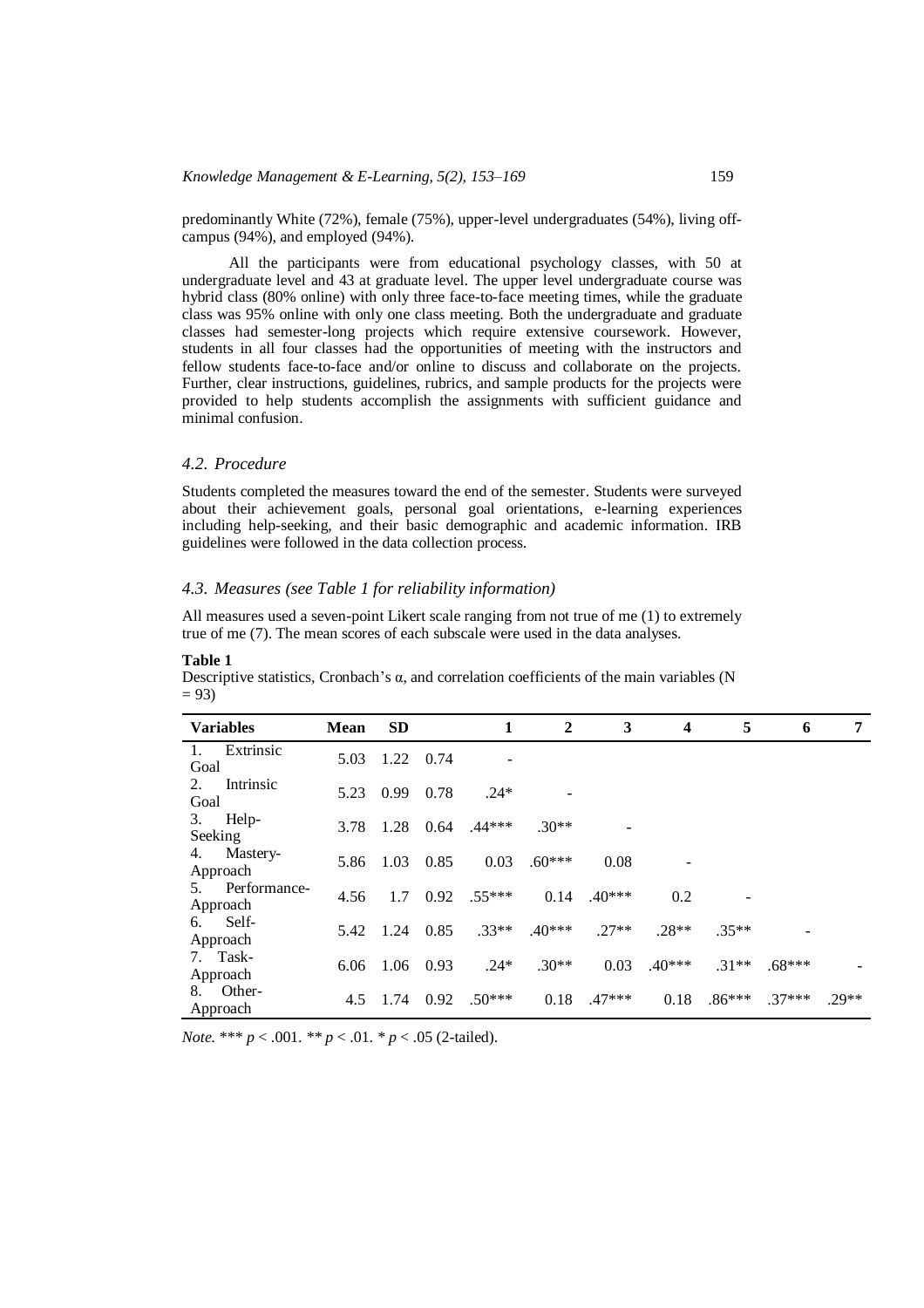## *4.3.1. Achievement goal questionnaire*

Three subscales of this questionnaire (Elliot, Murayama, & Pekrun, 2011) was used to measure students' three types of approach goals, namely, self-, task-, and other-approach goals from the new  $3 \times 2$  achievement goal framework in e-learning, with each subscale composed of three items. Sample item of self-approach goal is "To do better on the exams in this class than I typically do in this type of situation," other-approach goal "To outperform other students on the exams in this class," and task-approach goal "To get a lot of questions right on the exams in this class."

#### *4.3.2. Achievement goal questionnaire*

Two subscales of this questionnaire (Elliot & McGregor, 2001) were used to measure students' two types of approach goals, namely, mastery- and performance-approach goals from the traditional  $2 \times 2$  achievement goal framework in e-learning, with each subscale composed of three items. Sample item of mastery-approach goal is "It is important for me to understand the content of this course as thoroughly as possible," and performanceapproach goal "My goal in this class is to get a better grade than most of the other students."

## *4.3.3. The motivated strategies for learning questionnaire (MSLQ)*

In order to measure help-seeking and personal goal orientations, participants completed the Motivated Strategies for Learning Questionnaire (MSLQ) (Pintrich, Smith, Garcia, & McKeachie, 1991). Developed by Pintrich and his colleagues (1991) from a socialcognitive perspective, the MSLQ measures students' motivation and self-regulated learning strategies related to a particular course. In the present study, the original subscales for Intrinsic Motivation, Extrinsic Motivation, and Help-seeking were used to assess online students' personal goal orientation and help-seeking behavior. Each subscale contains four items, with one item on Help-seeking being reversely coded "Even if I have trouble learning the material in this class, I try to do the work on my own, without help from anyone." Sample item of extrinsic motivation is "The most important thing for me right now is improving my overall grade point average, so my main concern in this class is getting a good grade," intrinsic motivation "The most satisfying thing for me in this course is trying to understand the content as thoroughly as possible," and helpseeking "I try to identify students in this class whom I can ask for help if necessary."

#### **5. Results**

Analyses were conducted using SPSS and AMOS Version 19. We tested the hypothesized models of help-seeking of online students using path analyses, which allowed us to explore and compare the relationships between approach goals in the earlier and most recent framework of achievement goals, intrinsic and extrinsic motivation, and online help-seeking.

## *5.1. Preliminary analyses*

The means and standard deviations of the variables are shown in Table 1, along with the alpha coefficients for multi-item variables and bivariate correlations among all variables in the study. As Table 1 shows, the mean score of students' help-seeking is the lowest (*M*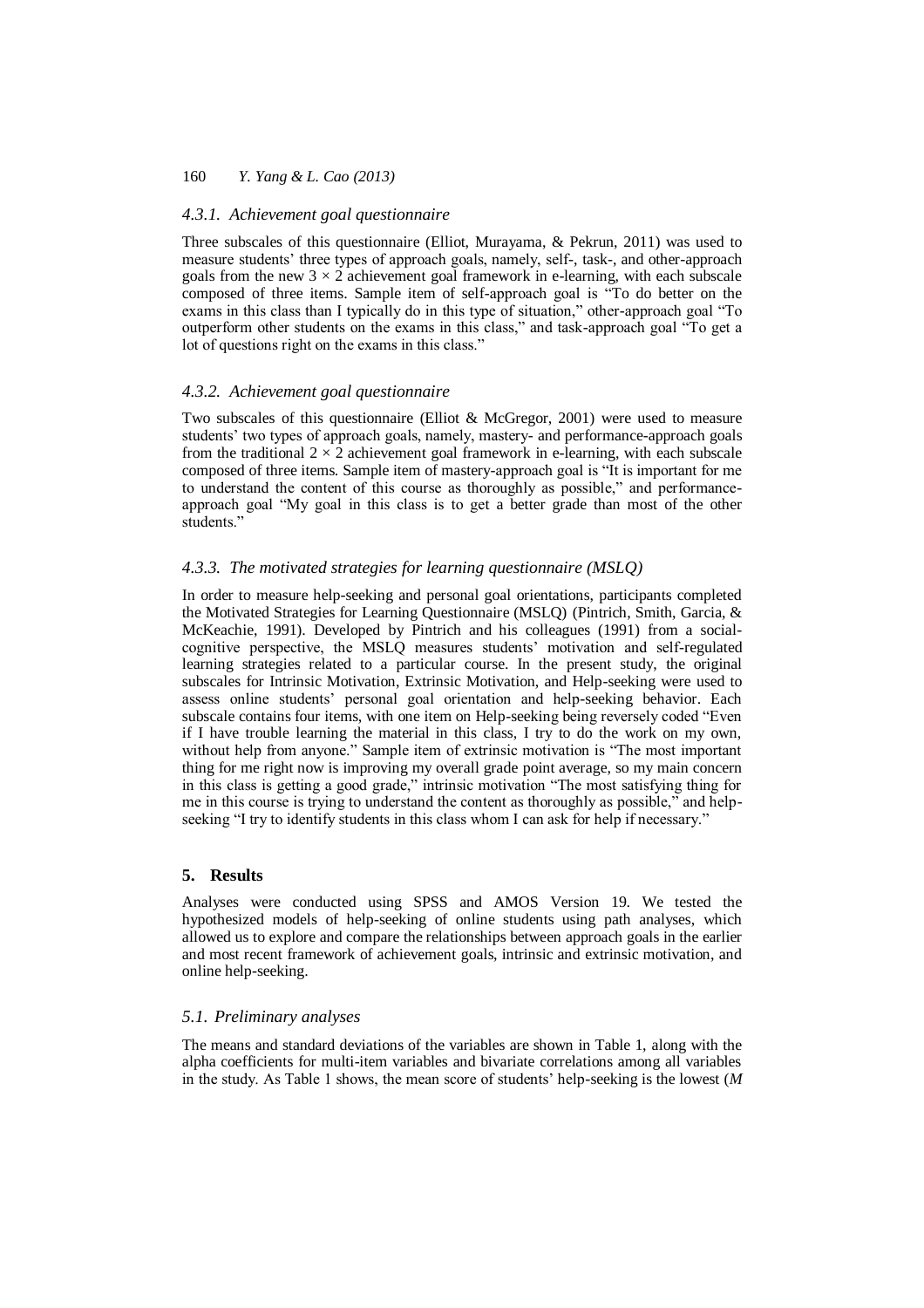$= 3.78$ ) among all the major variables of the study. This low level could be attributed to the effective scaffolding system established in all four classes, including but not limited to the regular face-to-face and/or online meetings, the project guidelines, rubrics, and sample products. It is also worth noting that as an averaged central tendency, the mean score of help-seeking may have also been positively skewed by some students' helpseeking avoidance tendency. With this in mind, the present study focused on how different types of achievement goals influenced students' tendency to seek help or avoid seeking help as mediated by the intrinsic and extrinsic motivation.

We predicted that students with mastery-approach goal would endorse intrinsic motivation, and similarly, those with performance-approach goal would pursue extrinsic goals. As anticipated, mastery-approach was positive associated with intrinsic goal (*r*  $= .60, p < .001$ ) and performance approach positively associated with extrinsic goal (*r*  $= .55, p < .001$ ). Surprisingly, mastery-approach did not have simple correlation with help-seeking  $(r = .08, p > .05)$ , while performance-approach goal was positively associated with help-seeking. Another unexpected result is that unlike mastery-approach, extrinsic motivation had a positive simple correlation with both self-  $(r = .33, p < .01)$ and task-approach goals ( $r = .24$ ,  $p < .05$ ).

## *5.2. Paths analyses*

The two hypothesized models of help-seeking among online students were tested separately based on the initial significant correlations among the variables as an attempt to compare and contrast the two achievement goal models in regards to their relationship with intrinsic and extrinsic goals and help-seeking among the online students.

#### *5.2.1. Model 1: Mastery- and performance-approach goals from 2 × 2 model*



**Fig. 3.** Standardized regression weights of the path model of the relationship between achievement approach goals from the traditional  $2 \times 2$  model and help-seeking in e-learning. Only significant paths are represented in the model. \*\*\*  $p < .001$ . \*\*  $p < .01$ . \*  $p < .05$  (2-tailed).

In this model, we tested whether mastery-approach goals predict intrinsic goals and whether performance-approach goals predicts extrinsic goal, which then predicts helpseeking. This model did not adequately fit the data  $\chi^2$  ( $df = 5$ ) = 16.60, CFI = .89, GFI  $=$  .94, and RMSEA  $=$  .16. Based on the modification indices and the preliminary simple correlation between performance-approach goal and help-seeking, a direct path from performance-approach goal to help-seeking was added to the model. The final model showed an improved but still poor fit to our data: where  $\chi^2$  ( $df = 4$ ) = 12.30, CFI = .92,  $GFI = .95$ , and RMSEA = .15. Fig. 3 demonstrates the final path model for the sample with standardized path coefficients, indicating that help-seeking was predicted by both intrinsic and extrinsic motivation, and by performance-approach directly. The figure also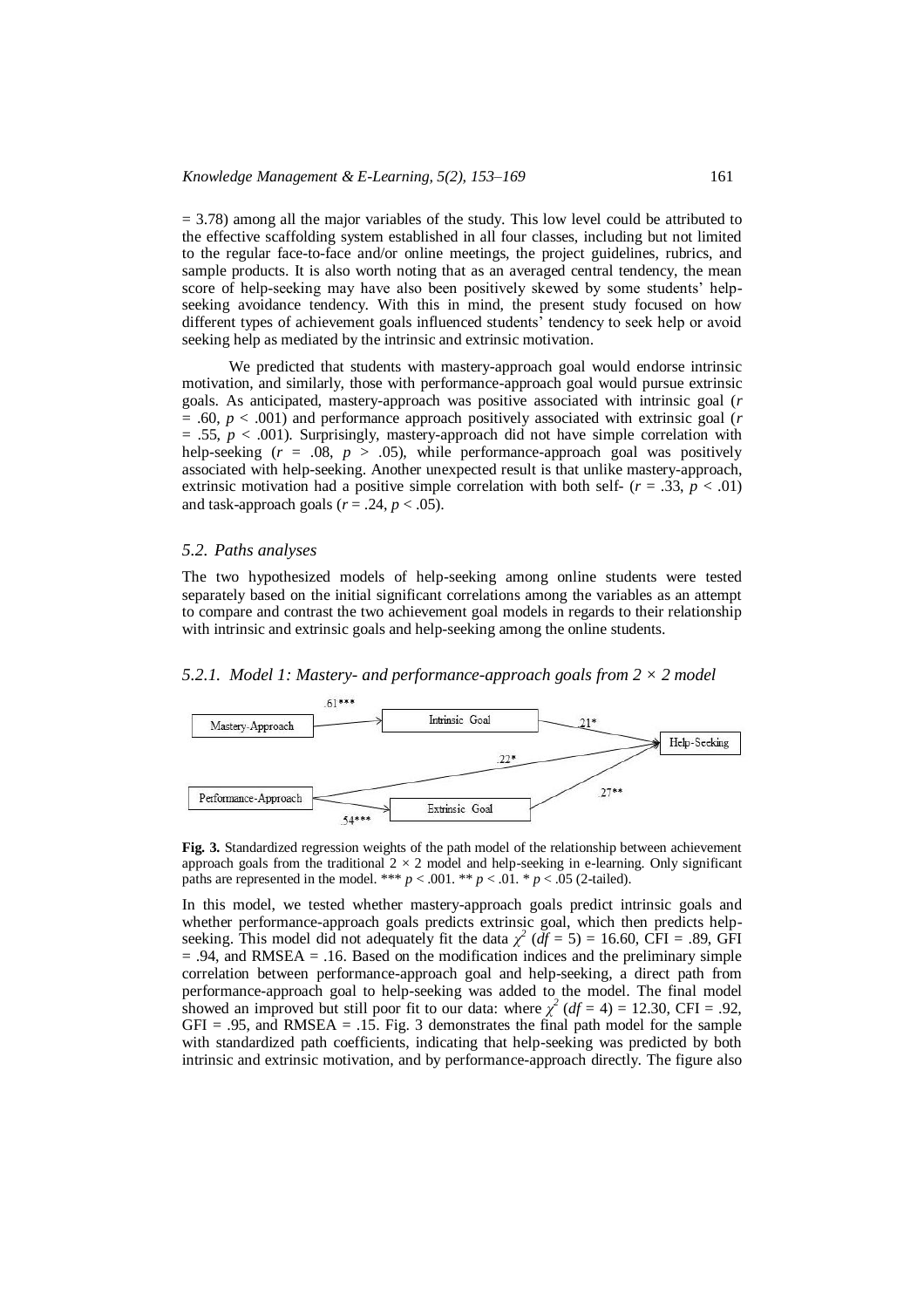shows that performance-approach goals have both direct and indirect effects on helpseeking behavior among online students.

### *5.2.2. Model 2: Self-, task-, and other-approach goals from 3 × 2 model*

In Model 2, we tested through path analyses whether self- and task-approach goals predict intrinsic and whether other-approach goals predict extrinsic motivation, which then predicts help-seeking. This model did not adequately fit the data  $\chi^2$  (*df* = 7) = 21.93,  $CFI = .90$ ,  $GFI = .93$ , and RMSEA = .15. We freed up a path from task-approach to intrinsic motivation considering the low and insignificant regression weight ( $r = .05$ ,  $p$ ) = .69) and added two direct paths from other- and task-approach to help-seeking according to model modification indices in the final model, which showed a significantly improved fit to our data: where  $\chi^2$  ( $df = 6$ ) = 7.67, CFI = .99, GFI = .97, and RMSEA  $=.05.$ 



**Fig. 4.** Standardized regression weights of the path model of the relationship between achievement approach goals from the new  $3 \times 2$  model and help-seeking in e-learning. Only significant paths are represented in the model. \*\*\*  $p < .001$ . \*\*  $p < .01$ . \*  $p < .05$  (2-tailed).

Fig. 4 demonstrates the final path model for the sample with standardized path coefficients, indicating that help-seeking was predicted by both intrinsic and extrinsic motivation. However, help-seeking was also predicted by task-and other-approach goals directly. Another unexpected finding was that task-approach did not predict intrinsic motivation ( $r = .02$ ,  $p > .05$ ), while predicting help-seeking negatively ( $r = -.20$ ,  $p < .05$ ). The figure also shows similar patterns of other-approach goals having both direct and indirect effects on help-seeking behavior like performance-approach goals among online students, but distinct relationship of self- and task-approach goals from mastery-approach goals with help-seeking as depicted in Fig. 1. The fit indices of the two final models are displayed in Table 2.

#### **Table 2**

Chi-squares and fit indices for online students' help-seeking of the two models

| Model number and description <sup>a</sup> $X^2$ |                 |       |      |      |    | $GFIb$ $GFIb$ RMSEA <sup>d</sup> |
|-------------------------------------------------|-----------------|-------|------|------|----|----------------------------------|
| 1. The old 2x2 model                            | $12.30 \quad 4$ |       | 0.02 | 95   |    |                                  |
| 2. The new 3x2 model                            | 7.67            | - 6 - | 0.26 | - 97 | 99 |                                  |

<sup>a</sup>The description indicates the variables that are allowed to affect fitness.

<sup>b</sup>Goodness-of-fit index (Kline, 2005).

<sup>c</sup>Normed comparative fit index (Bentler, 1990).

<sup>d</sup>Root-mean-square error of approximation (Hu & Bentler, 1999)

*Note*: As the indices indicate, Model 2 fits significantly better than Model 1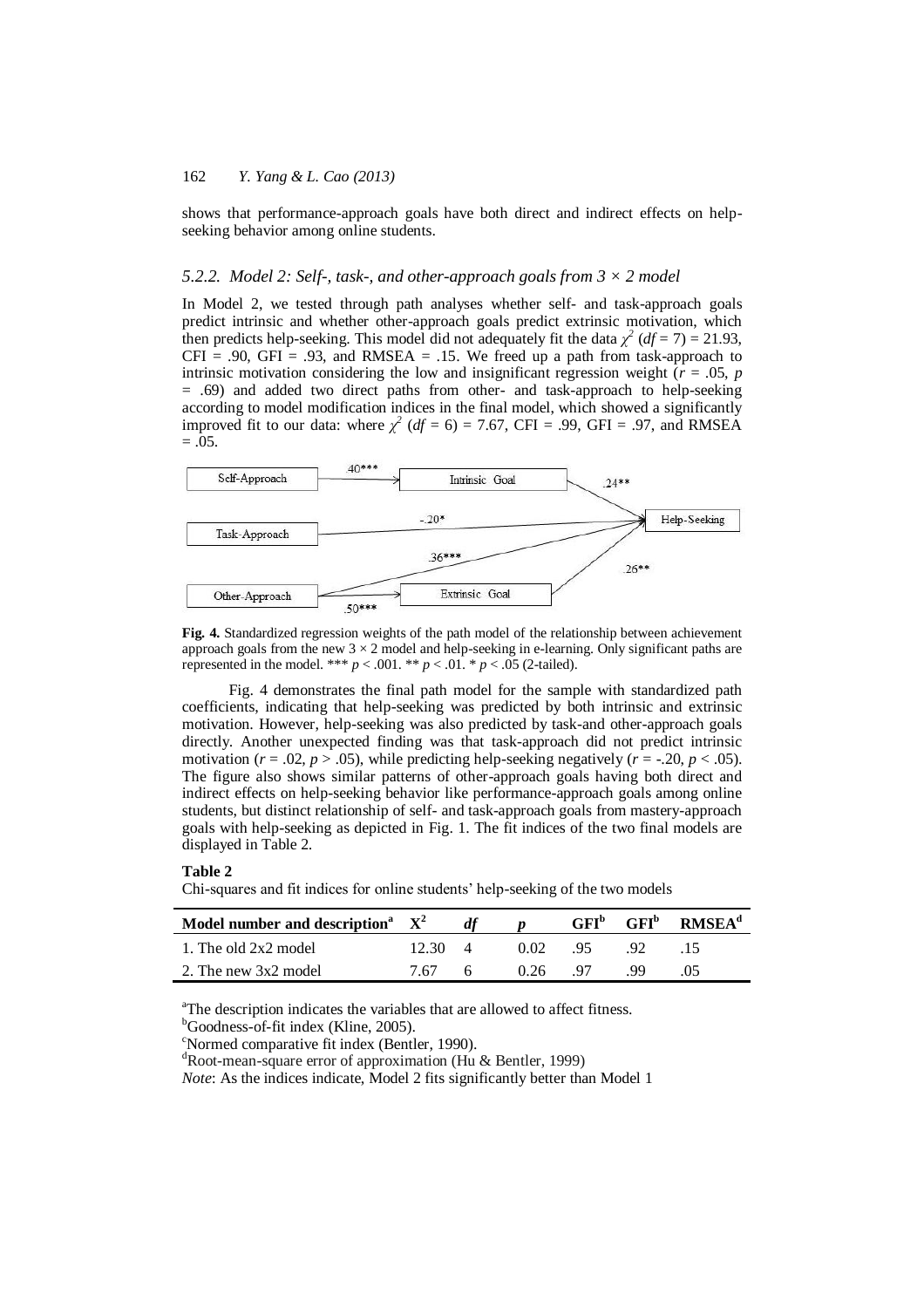## **6. Discussions**

In the study, we first compared the direct and indirect effects of achievement approach goals on online students' help-seeking from the  $3 \times 2$  and  $2 \times 2$  framework by Elliot and colleagues (Elliot, & Dweck, 2005; Elliot & McGregor, 2001; Elliot, Murayama, & Pekrun, 2011). Second, we examined whether the previously established relationships between mastery-approach goal and intrinsic motivation, and between performanceapproach goal and extrinsic motivation apply to the online population and to the three approach goals from the new  $3 \times 2$  framework (Elliot, Murayama, & Pekrun, 2011). Finally, we tested the established positive association of intrinsic motivation and the negative association of extrinsic motivation with help-seeking from previous studies(Butler, 2006; Harackiewicz, Barron, & Elliot, 1998; Karabenick, 2003; Lynch & Dembo, 2004; Sharma, Dick, Chin, & Land, 2007), and particularly in traditional face-toface classes (Butler, 2006; Harackiewicz, Barron, & Elliot, 1998; Karabenick, 2003).

## *6.1. Influences of achievement approach goals on help-seeking*

Our results showed distinct paths between achievement approach goals and help-seeking in the two academic goal theoretical frameworks. In particular, while mastery-approach has an indirect influence on help-seeking among the online learners, performanceapproach was found to have stronger direct as well as indirect influence on help-seeking. This adds to the debate in achievement goal literature on the potential positive influence of performance approach on learning against the earlier findings on the negative relationship between performance-approach and help-seeking (Karabenick, 2003). Second, while other-approach goals predicted help-seeking both directly and indirectly in a fashion similar to the performance-approach in the first  $2 \times 2$  model, self- and taskapproach goals took completely different routes to help-seeking. Like mastery-approach, self-approach goals displayed indirect influences on help-seeking through intrinsic motivation. However, task-approach was found to have a negative direct influence on help-seeking, suggesting the more focused on the attainment of task-based competence, the less likely the learners are to seek help in an online learning environment. This differential path pattern between task- and self-approach goals resonates with the argument that these two goals are conceptually different (Elliot, Murayama, & Pekrun, 2011).

Our results of the differential influences of approach goals on help-seeking add to current literature showing mixed evidence for learners' mastery- and performanceapproach and learning outcomes: some studies found a relationship while others showed none (Hulleman, Schrager, Bodmann, & Harackiewicz, 2010; Linnenbrink-Garcia, Tyson, & Patall, 2008). The inconsistent results from recent literature as well as our study call for further examination between achievement goals and help-seeking before a definitive conclusion can be made.

## *6.2. Influences of achievement approach goals on intrinsic/extrinsic motivation*

As to the second research question on the relationship between achievement approach goals from the two achievement goal models and intrinsic/extrinsic motivation, our results showed similar patterns of performance- and other-approach goals predicting extrinsic motivation, and mastery- and self-approach goals predicting intrinsic motivation in both the  $2 \times 2$  and  $3 \times 2$  frameworks (Elliot & McGregor, 2001; Elliot, Murayama, & Pekrun, 2011). These findings are consistent with the previous study results suggesting the positive relationship between mastery-approach goals and intrinsic motivation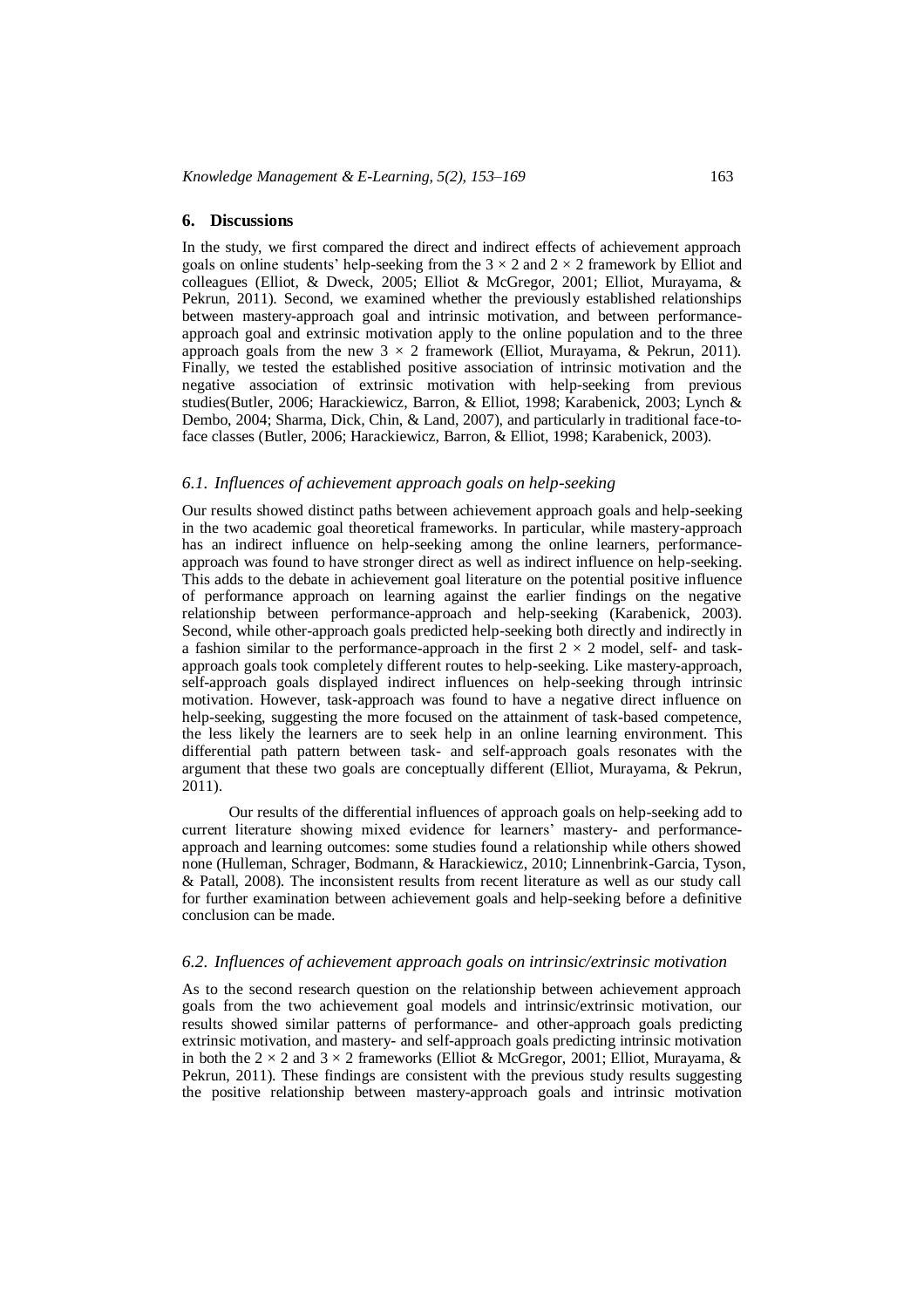(Harackiewicz, Barron, & Elliot, 1998) and between performance-approach goals and extrinsic motivation (Arbreton, 1998). However, our results show that task-approach goals had no significant influence on intrinsic motivation, which disagreed with the previous research results (Elliot, Murayama, & Pekrun, 2011). A plausible explanation is that the online students focused on successfully accomplishing academic tasks may not necessarily concerned with the level of interest as much as the level of difficulty of a task. Apparently, further research in this area is needed before a definitive statement can be made about the motivating role of task-approach, particularly for the e-learning environment.

## *6.3. Influences of intrinsic/extrinsic motivation on help-seeking*

As Fig. 1 and Fig. 2 show, both extrinsic and intrinsic motivation predicted help-seeking behaviour among the online students, with extrinsic goal having a slightly stronger predictive power over intrinsic goal. This finding contributes to the discussion about the relationship between motivation and help-seeking. For instance, Lynch and Dembo (2004) reported an absence of relationship between help-seeking and intrinsic motivation, whereas Arbreton (1998) found that student motivation is directly related to help-seeking behaviors. More specifically, motivation influenced different types of help that students sought. Students with intrinsic motivation tended to ask for more instrumental help, while those with extrinsic motivation sought more executive help (Arbreton, 1998). Our results support Arbreton's (1998) finding and showed that both intrinsic and extrinsic motivation predicted help-seeking behaviors among the online students. This finding suggests that working on student motivation would be a plausible way to promote help-seeking behavior in the e-learning environments.

In order to address students' feeling of a lack of a close relationship with the instructor (Vonderwell, 2003) and their peers in the e-learning environment (Rakes & Dunn, 2010; Song, Singleton, Hill, & Koh, 2004), it is important to help online students develop adaptive help seeking skills (Aleven et al., 2003; Newman, 2008). Surprisingly, online students are often reluctant to seek help due to misconceptions, when in reality they may need help more than traditional face-to-face students due to the various challenges presented by the e-learning environment. Our study results indicate that students with mastery-approach are willing to seek help. This result is consistent with previous studies (Newman, 1998; Huang, Yang, Chiang, & Tzeng, 2012) and supports the argument that students with such goals are willing to seek assistance because they are motivated to learn. The mastery-approach goal and adaptive help-seeking behaviour would formulate adaptive cycles of learning (Linnenbrink, 2005; Ryan & Pintrich, 1997, 1998).

Our results also revealed that students with performance- or other-approach goals were willing to seek help. This finding shed some light on promoting help-seeking through motivation in the e-learning environment. It suggests that instructors should take advantages of willingness of help-seeking among the students who espoused performance-approach and other-approach goals. Different from previous study results on face-to-face classes (e.g., Karabenick, 2003; Linnenbrink, 2005), our study results suggest that approach goals influence students' help-seeking differentially between the two class delivery formats. While students with mastery-approach goals are more likely to seek help in face-to-face setting, students with performance- or other-approach goals tend to seek help in e-learning more. On the other hand, task-approach goals are found to have negative influence on help-seeking in e-learning, distinct from an earlier study (Elliot, Murayama, & Pekrun, 2011) showing beneficial effects of task-approach on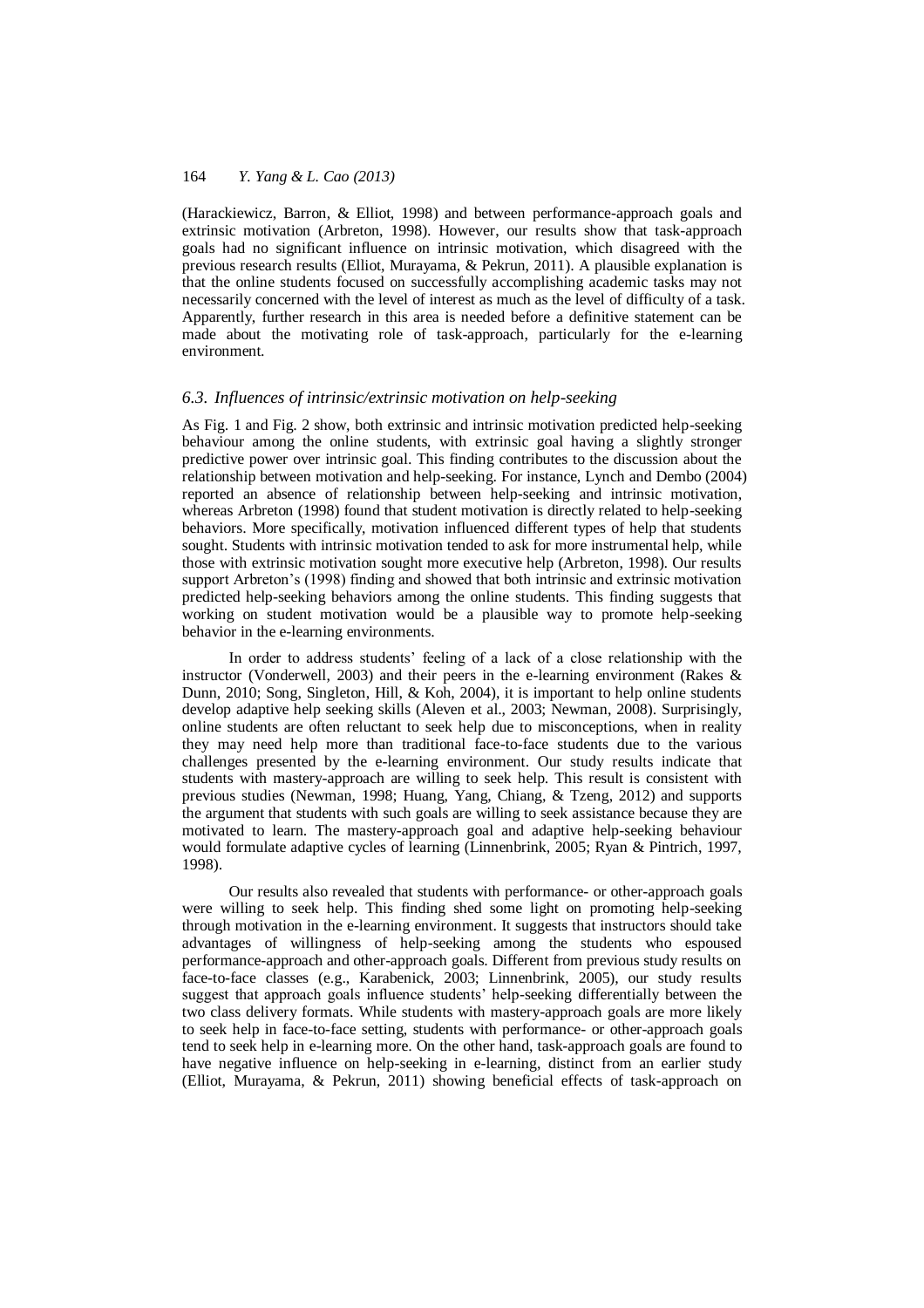learning self-efficacy and proposing to promote task-approach over self-approach goals in the classroom. The incongruent findings suggest a need for further studies to differentiate the influence of task- and self-approach goals on help-seeking between faceto-face and e-learning classes. Our study results suggest a caution for e-learning instructors in promoting task-approach goals, a counter-argument against an earlier study (Elliot, Murayama, & Pekrun, 2011) derived from face-to-face settings. Considering the detrimental effects of task-approach goals and positive influences of self-and masteryapproach goals found in the study, it seems reasonable for the e-learning instructors to focus on the inherent value of online assignments and importance of students' selfgrowth instead of on the difficulty level of an online project. Further, the significant positive direct and indirect influences of performance- and other-approach goals indicate the importance of letting e-learning students know how they are doing in comparison with their peers to promote help-seeking. One thing worthy of note, though, is that the participants in our study were mostly employed, either part-time or full-time. Therefore, our study results only pertain to the non-traditional student population. It'll be interesting to investigate the potential differences among traditional full-time students who may or may not have different intentions taking an online class.

## **7. Significance of the study and future directions**

With the rapid growth of e-learning at universities in the United States (Allen & Seaman, 2013), help-seeking has become essential to promote engagement and academic success of online students (Aleven et al., 2003; McInnerney & Roberts, 2004; Newman, 2008; Rakes & Dunn, 2010). In this study, we sought to explore and compare the influences of achievement approach goals from the old and new achievement motivation models (Elliot & McGregor, 2001; Elliot, Murayama, & Pekrun, 2011) on online students' help-seeking through intrinsic/extrinsic motivation. Our results suggest that the achievement approach goals of the new model differ from those of the old model conceptually as Elliot, Murayama, and Pekrun (2011) argued. Further, our results showed the potential positive impact of performance- and other-approach on online students' help-seeking behaviour. Third, students with self- or task-approach goals tend to have dramatically different helpseeking tendencies, with task-approach goals' potential detrimental influences on elearning students' help-seeking.

Overall, our path analyses results verified the conceptual difference between selfand task-competencies in academic goal setting as proposed by Eliot and his colleagues (2011). The model fit indices as shown in Tables 1 and 2 suggest that the new  $3 \times 2$ model has superior predictive power over students' help-seeking behaviour in comparison with the old  $2 \times 2$  model. Further, our results highlighted the potential positive impact of performance- or other-approach and the unexpected detrimental influences of task-approach on online students' help-seeking behaviour. Instructors may need to reconsider the role of approach goals in e-learning, promoting other- and selfwhile discouraging task-approach goals. However, it is worth cautioning that even though task-approach goals appears to have threatened help-seeking in our study, it may still be an important quality in self-directed online learning. What instructors can do may be finding alternative ways to facilitate students' help-seeking when students have high taskapproach goals, and to explore possible factors/personal attributes that may moderate their task-oriented goals. Further, the differential paths of approach goals to help-seeking in our study suggest a need to address the motivational differences between online and traditional face-to-face classes.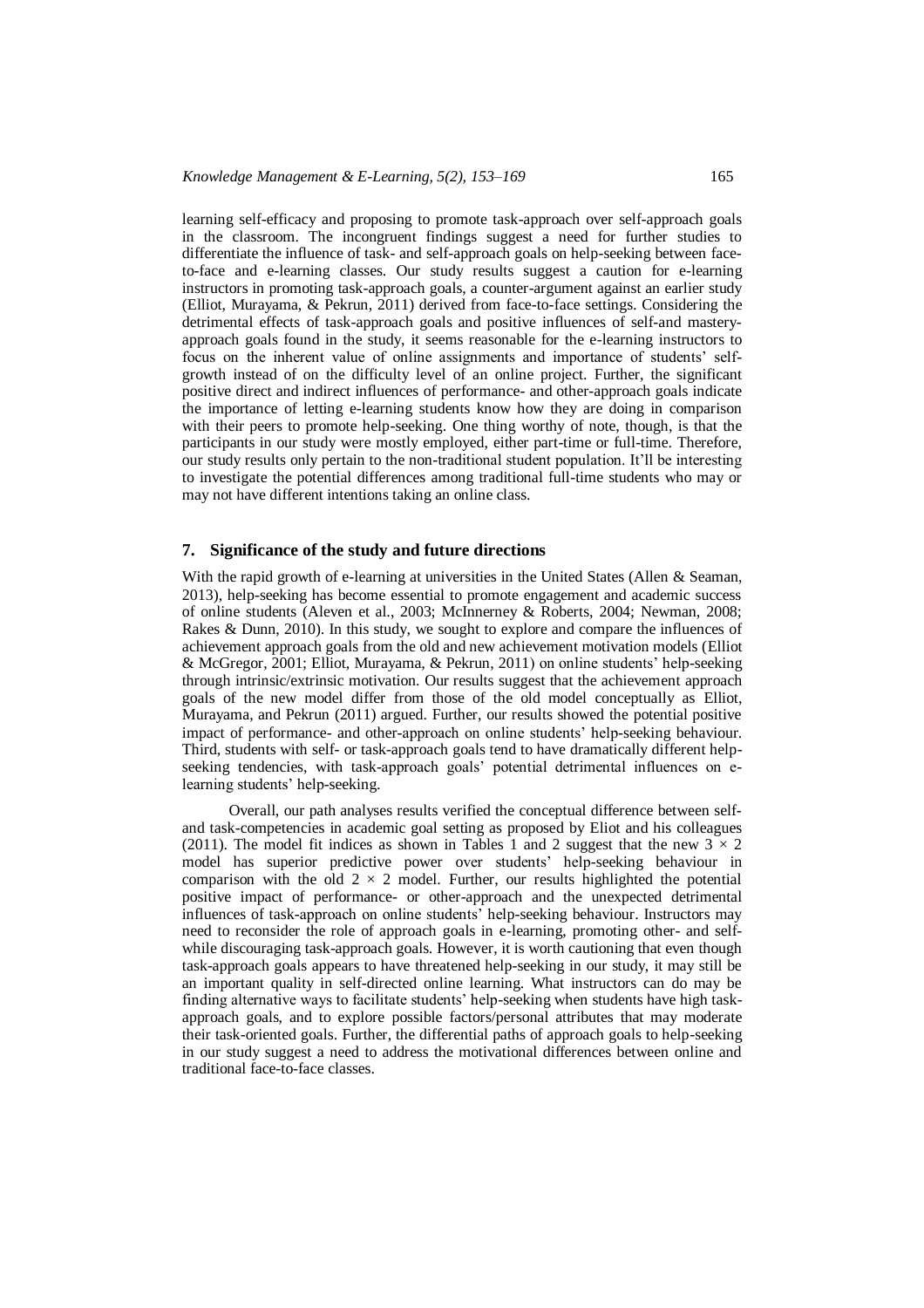Our study results add to the argument that both intrinsically and extrinsically motivated students tend to seek help, but may differ in the types of help they ask for (Arbreton, 1998). Since there are various forms of help-seeking which may be adaptive or non-adaptive (Hsu, Ching, Mathews, & Carr-Chellman, 2009; van de Sande, 2011), future research may examine how approach goals and personal goal orientations predict different types of help online students seek. Second, although literature demonstrates a strong correlation between measures of help-seeking and help-seeking behavior (e.g., Roll, Aleven, McLaren, & Koedinger, 2011), there are criticisms that help-seeking research is more often than not limited to self-report measures such as questionnaires (Mäkitalo-Siegl & Fischer, 2011). Future research may attempt to test the influences of achievement goals on actual help-seeking behaviour instead of help-seeking tendency. Third, previous study results suggest the potential impact of students' perceptions of classroom goal structure on help-seeking (Mäkitalo-Siegl, Kohnle, & Fischer, 2011; Ryan, Gheen, & Midgley, 1998). Hence, it will be worthwhile examining whether helpseeking may be affected by achievement goals at the classroom besides personal level. Fourth, due to the relatively small sample size (N=93), we only focused on the definition dimension of the achievement goal framework. Future studies may include the valence dimension in exploring the roles of achievement goals in online help-seeking including avoidance as well as approach goals. In so doing, more conclusive findings can be made about the role of task-approach and task-avoidance goals in online help-seeking. As previous research indicates task-approach goals as an important quality in self-directed elearning (Elliot, Murayama, & Pekrun, 2011), future research may explore other ways to facilitate students' help-seeking when students have high task-approach goals and possible factors such as personal attributes that moderate the relationship between taskoriented goals and online help-seeking. Fifth, as this study only focused on the potential impact of students' achievement goals on help-seeking, future research could examine the relationship between the nature of projects/assignments and help-seeking in e-learning.

Overall, our study results suggest that students' achievement goals and intrinsic/extrinsic motivation need to be addressed in the design of online instruction to promote student use of the beneficial help-seeking in the e-learning environment. As our study compared the differential influences of approach goals on help-seeking in elearning between the two models (Elliot & McGregor, 2001; Elliot, Murayama, & Pekrun, 2011), future studies may focus on the potential direct influence of avoidance goals on students- help-seeking in e-learning as well as indirect influence through intrinsic/extrinsic motivation based on the old and new achievement motivation models.

## **References**

- Aleven, V., Stahl, E., Schworm, S., Fischer, F., & Wallace, R. (2003). Help seeking and help design in interactive learning environments. *Review of Educational Research, 73*(3), 277–320.
- Allen, E. I., & Seaman, J. (2013). *Changing course: Ten years of tracking online education in the United States*. Retrieved from [http://www.onlinelearningsurvey.com/reports/changingcourse.pdf.](http://www.onlinelearningsurvey.com/reports/changingcourse.pdf)
- Ames, C., & Archer, J. (1988). Achievement goals in the classroom: Student learning strategies and achievement motivation. *Journal of Educational Psychology, 18*, 409– 414.
- Arbreton, A. (1998). Student goal orientation and help-seeking strategy use. In S. A. Karabenick (Ed.), *Strategic help seeking: Implications for learning and teaching* (pp. 95–116). Mahwah, NJ: Erlbaum.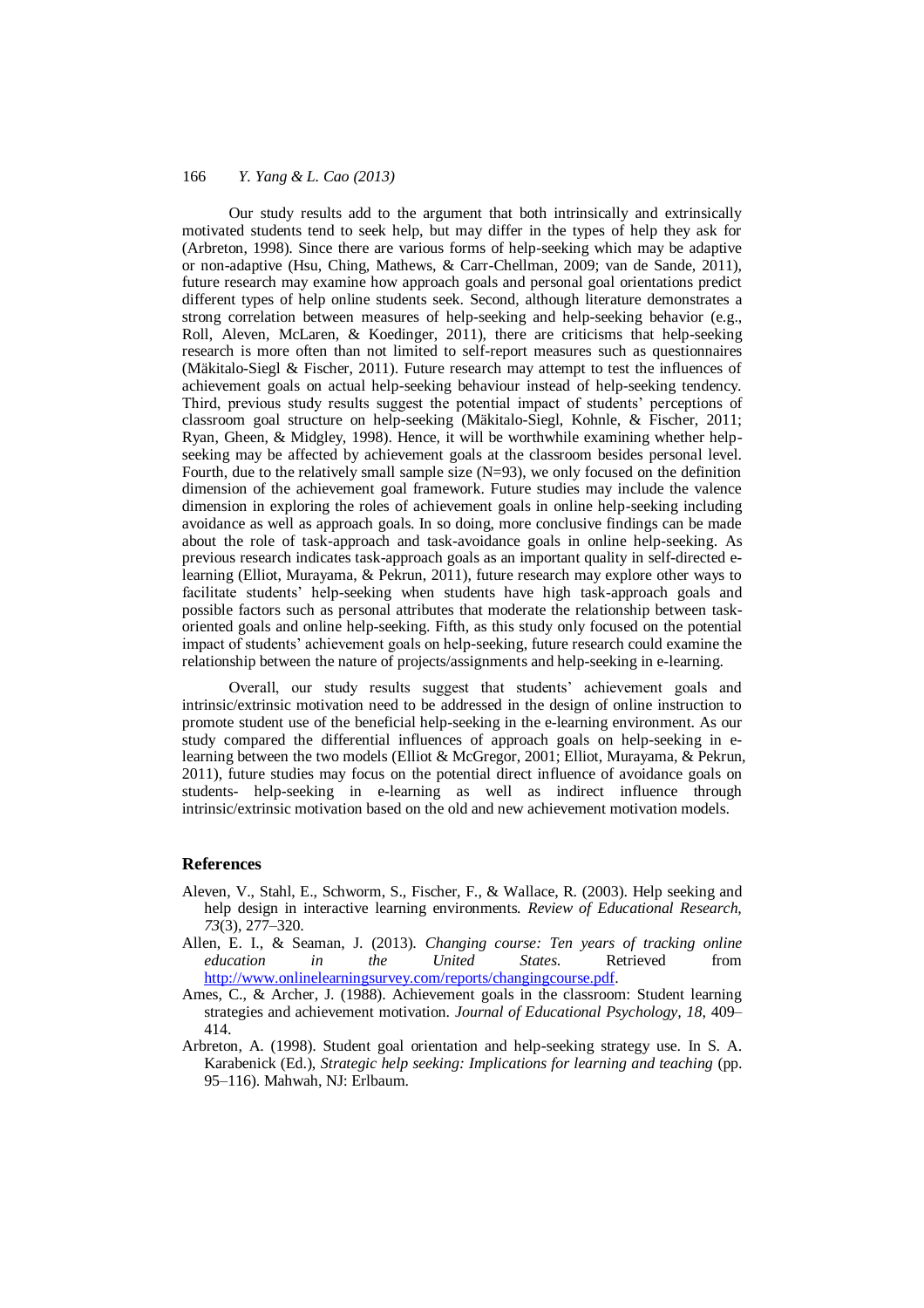- Barnard, L., Paton, V., & Lan, W. (2008). Online self-regulatory learning behaviors as a mediator in the relationship between online course perceptions with achievement. *The International Review of Research in Open and Distance Learning, 9*(2), 1–11.
- Bembenutty, H., McKeachie, W. J., Karabenick, S. A., & Lin, Y. (1998). *The relationship between test anxiety and self-regulation on students' motivation and learning*. Paper presented at the annual meeting of the American Psychological Society, Washington, DC.
- Bentler, P. M. (1990). Comparative fit indexes in structural models. *Psychological Bulletin, 107*(2), 238–246.
- Bernard, R. M., Abrami, P. C., Borokhovski, E., Wade, C. A., Tamim, R. M., Surkes, M. A., & Bethel, E. C. (2009). A meta-analysis of three types of interaction treatments in distance education. *Review of Educational Research, 79*(3), 1243–1289.
- Bong, M. (2009). Age related differences in achievement goal differentiation. *Journal of Educational Psychology, 101*(4), 879–896.
- Butler, R. (2006). An achievement goal perspective on student help seeking and teacher help giving in the classroom: Theory, research, and educational implications. In S. A. Karabenick & R. S. Newman. (Eds.), *Help Seeking in Academic Settings*. London: Lawrence Erlbaum.
- Cobb, R. Jr. (2010, November). *Learners' goal orientation as a factor of successful academic performance in online learning experiences*. Paper presented at the 3rd International Conference of Education, Research, and Innovation, Madrid, Spain.
- Curry, J., Haderlie, S., & Ku, T. (1999). Specified learning goals and their effect on learners' representations of a hypertext reading environment. *International Journal of Instructional Media 26*(1), 43–51.
- Dillon, A., & Gabbard, R. (1998). Hypermedia as an educational technology: A review of the quantitative search literature on learner comprehension, control, and style. *Review of Educational Research, 68*(3), 322–349.
- Elliot, A. J., & Dweck, C. S. (Eds.). (2005). *Handbook of competence and motivation*. New York: Gilford Press.
- Elliot, A. J., & Church, M. (1997). A hierarchical model of approach and avoidance achievement motivation. *Journal of Personality and Social Psychology, 72*, 218–232.
- Elliot, A. J., & McGregor, H. (2001). A 2 x 2 achievement goal framework. *Journal of Personality and Social Psychology, 80*, 501–509.
- Elliot, A. J., Murayama, K., & Pekrun, R. (2011). A 3 x 2 achievement goal model. *Journal of Educational Psychology, 103*, 632–648.
- Harackiewicz, J. M., Barron, K. E., & Elliot, A. J. (1998). Rethinking achievement goals: When are they adaptive for college students and why? *Educational Psychologist, 33*(1), 1–21.
- Harris, A., Bonnett, V., Luckin, R., Yuill, N., & Avramides, K. (2009). Scaffolding effective help-seeking behaviour in mastery and performance oriented learners. *Proceedings of the 2009 conference on Artificial Intelligence in Education: Building Learning Systems that Care: From Knowledge Representation to Affective Modelling*  (pp. 425–432). Netherlands: IOS Press Amsterdam.
- Hart, C. (2012). Factors associated with student persistence in an online program of study: A review of the literature. *Journal of Interactive Online Learning, 11*(1), 19–42.
- Hsu, Y. C., Ching, Y. H., Mathews, J. P., & Carr-Chellman, A. (2009). Undergraduate students' self-regulated learning experience in web-based learning environments. *Quarterly Review of Distance Education, 10*(2). 109–121.
- Hu, L. T., & Bentler, P. M. (1999). Cutoff criteria for fit indexes in covariance structure analysis: Conventional criteria versus new alternatives. *Structural Equation Modeling, 6*, 1–55.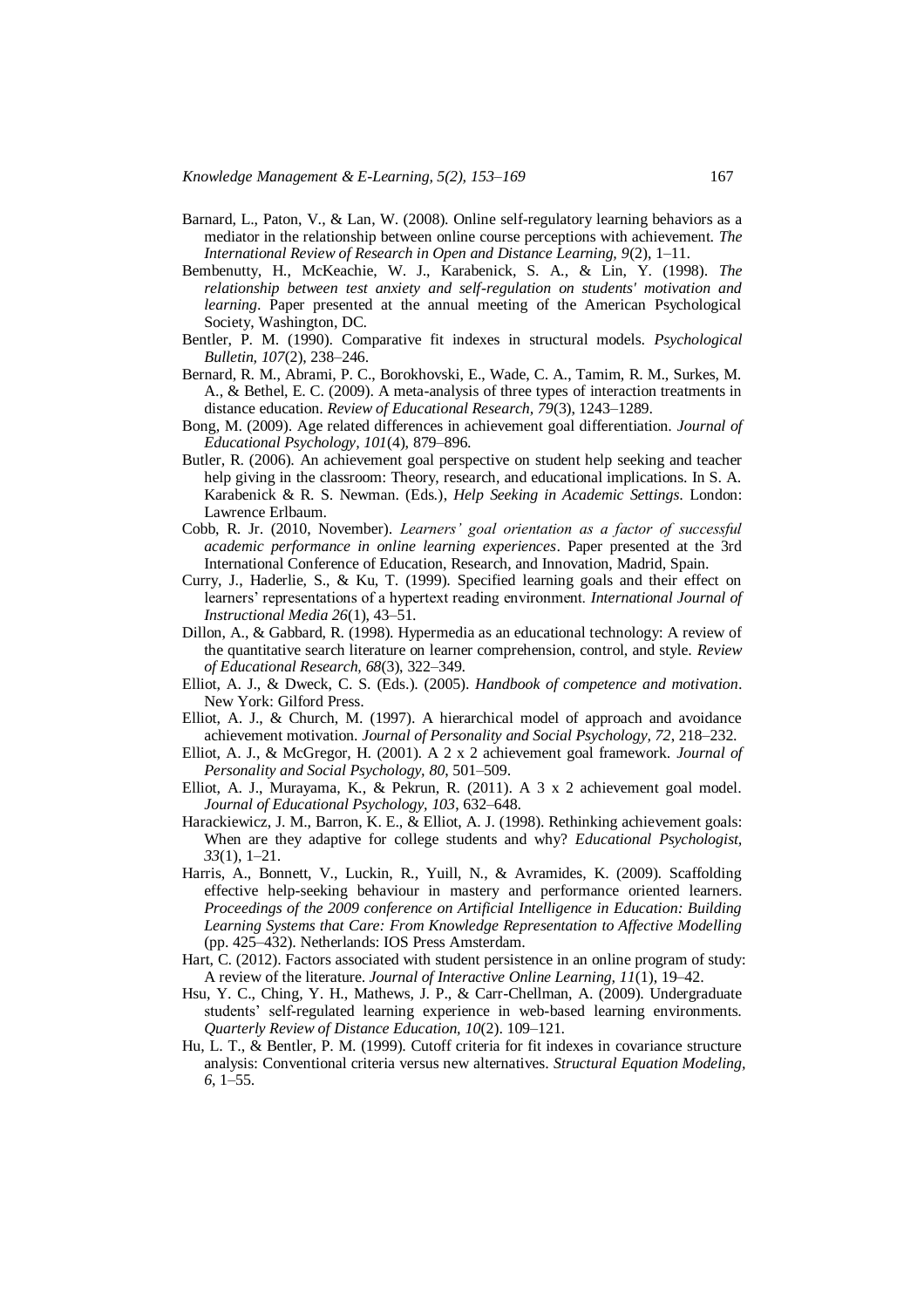- Huang, J. J. S., Yang, J. H. S., Chiang, P. Y. F., & Tzeng, L. S. Y. (2012). Building an eportfolio learning model: Goal orientation and metacognitive strategies. *Knowledge Management & E-Learning, 4*(1), 16–36.
- Hulleman, C. S., Schrager, S. M., Bodmann, S. M., & Harackiewicz, J. M. (2010). A meta-analytic review of achievement goal measures: Different labels for the same constructs or different constructs with similar labels? *Psychological Bulletin, 136*(1), 422–449.
- Järvelä, S., Järvenoja, H., & Malmberg, J. (2012). How elementary school students' motivation is connected to self-regulation. *Educational Research and Evaluation: An International Journal on Theory and Practice, 18*(1), 65–84.
- Karabenick, S. A. (2003). Help-seeking in large college classes: A person-centered approach. *Contemporary Educational Psychology, 28*, 37–58.
- Karabenick, S. A., & Newman, R. S. (Eds.) (2006). *Help-seeking in academic settings: Goals, groups, and contexts*. Mahwah, NJ: Lawrence Erlbaum.
- Kline, R. B. (2005). *Principles and practice of structural equation modelling* (2nd ed.). New York: The Guilford Press.
- Linnenbrink, E. A. (2005). The dilemma of performance-approach goals: The use of multiple goal contexts to promote students' motivation and learning. *Journal of Educational Psychology, 97*, 197–213.
- Linnenbrink-Garcia, E. A., Tyson, D. F., & Patall, E. A. (2008). When are achievement goal orientation beneficial for academic achievement? A closer look at main effects and moderating factors. *International Review of Social Psychology, 21*, 19–70.
- Lynch, R., & Dembo, M. (2004). The Relationship between self-regulation and online learning in a blended learning context. *The international Review of Research in Open and Distance Leaning. 5*(2), Retrieved from: [http://www.irrodl.org/index.php/irrodl/article/view/189/271.](http://www.irrodl.org/index.php/irrodl/article/view/189/271)
- Mahasneh, R. A., Sowan, A. K., & Nassar, Y. H. (2012). Academic help-Seeking in online and face-to-face learning environments. *E-Learning and Digital Media, 9*(2), 196–210.
- Mäkitalo-Siegl, K., Kohnle, C., & Fischer, F. (2011). Computer-supported collaborative inquiry learning and classroom scripts: Effects on help-seeking processes and learning outcomes. *Learning and Instruction, 21*(2), 257–266.
- Mäkitalo-Siegl, K., & Fischer, F. (2011). Stretching the limits in help-seeking research: Theoretical, methodological, and technological advances. *Learning and Instruction, 21*(2), 243–246.
- McInnerney, J. M., & Roberts, T. S. (2004). Online learning: Social interaction and the creation of a sense of community. *Educational Technology & Society, 7*(3), 73–81.
- Newman, R. S. (1998). Students' help-seeking during problem solving: Influences of personal and contextual achievement goals. *Journal of Educational Psychology, 90*, 644–658.
- Newman, R. S. (2008). The motivational role of adaptive help seeking in self-regulated learning. In D. H. Schunk & B. J. Zimmerman (Eds.), *Motivation and Self-Regulated Learning: Theory, Research, and Applications* (pp. 315–337). New York: Lawrence Erlbaum.
- Pintrich, P. R., Smith, D. A. F., Garcia, T., & McKeachie, W. J. (1991). *A manual for the use of the motivated strategies for learning questionnaire (MSLQ)*. Ann Arbor: University of Michigan, National Center for Research to Improve Postsecondary Teaching and Learning.
- Putwain, D., & Daniels, R. (2010). Is the relationship between competence beliefs and test anxiety influenced by goal orientation? *Learning and Individual Differences, 20*, 8–13.
- Putwain, D., & Symes, W. (2012). Achievement goals as mediators of the relationship